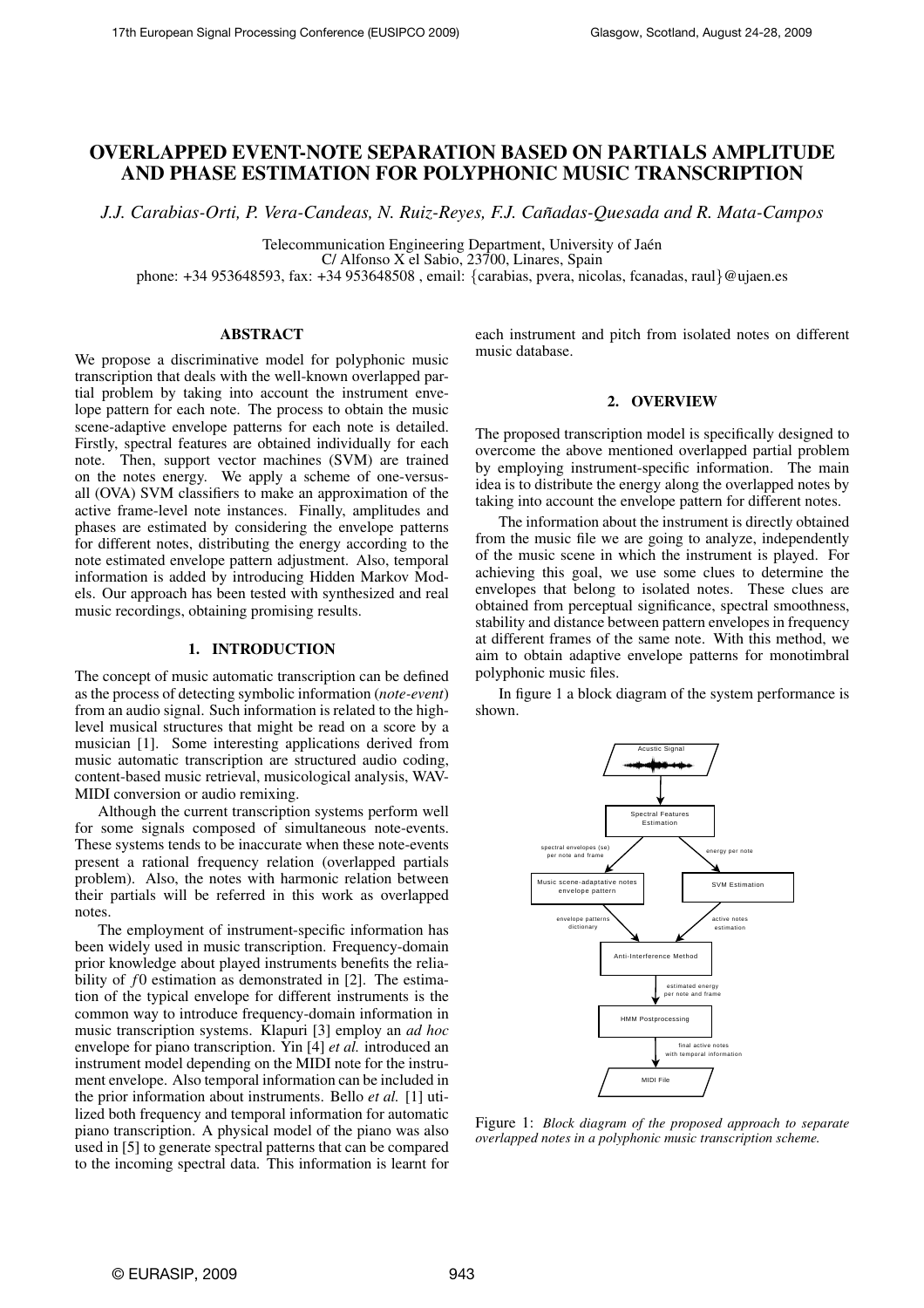## 3. MUSIC SCENE-ADAPTIVE NOTES ENVELOPE PATTERN

In this section, we describe the successive steps to estimate notes spectral envelopes in a music scene-adaptive approach. The constraints here are the following:

- Music signals are monotimbral (they contain only one instrument).
- The instruments can be harmonic (i.e. flute, oboe, clarinet, etc.) or slightly inharmonic (i.e. piano, cello, etc.). Nonharmonic instruments (i.e. drums) are not allowed.
- The proposed approach involves an unsupervised method to build the music scene-adaptive dictionary.

When changing the instrument or even the music scene (i.e. the same instrument played in another hall or by a different musician), amplitudes of envelope patterns are adapted to the new scenario in an unsupervised way.

The aim here is to compute a spectral envelope for each note (from 24 to 108 in MIDI scale). For such goal, instrument (or music scene-adaptive) spectral envelopes are computed by taking into account several criteria: perceptual significance, stability, smoothness and spectral similarity.

The process to compute music scene-adaptive spectral envelopes for all notes is fully detailed in [6], also a brief review of the method performance is described bellow.

- 1. *Spectral analysis and peak tracking*. The windowed DFT is computed using a Hanning window of *N*=1024 samples  $(N/f_s=128\text{ms at a sampling rate of } f_s=8000 \text{ Hz}.$ overlapped with a hop size of 80 samples (10ms) is performed. From the windowed DFTs, a phase vocoder is implemented for spectral peak tracking. As a result, those spectral peaks with phase-continuity are regarded as "tonal trajectories".
- 2. *Note spectral envelope*. Once the music signal has been analyzed and tonal trajectories identified, we aim to compute the spectral data vectors for all notes as:

$$
d_n^t = [d_{n,1}^t, d_{n,2}^t, \dots, d_{n,k}^t, \dots, d_{n,K}^t]; \ n = 24, \dots, 108 \quad (1)
$$

When a tonal trajectory is identified for note *n* at the *t*-th frame,  $d_{n,k}^t$  is the complex value with the amplitude and phase for the *k*-th partial. Otherwise,  $d_{n,k}^t = 0$ ;  $\forall k$ . Here, we use  $K = 10$ .

Then, we compute the spectral pattern vectors for each note as follows:

$$
p_n^t = (|d_n^t|)^2; \ n = 24, ..., 108
$$
 (2)

From spectral patterns  $p_n^t$ , *spectral envelopes* are defined by normalization:

$$
se_n^t = \bar{p}_n^t; \ n = 24, \dots, 108 \tag{3}
$$

fulfilling the constraint  $||se_n^t|| = 1$ .

- 3. *Non-audible spectral envelopes removal*. Once spectral envelopes  $\{se_n^i; n = 24, ..., 108\}$  have been computed, we check whether they are audible or not. Non-audible spectral envelopes are removed. In this work, the masking model described in [7] has been implemented.
- 4. *Stability checking*. Non-stable spectral envelopes will be discarded. A spectral envelope of a given note is considered to be stable if it fulfils the following conditions:
- (a) The energy of the spectral pattern is above a given threshold. This condition avoids audible spectral envelopes with low energy.
- (b) The spectral envelope does not change above a given threshold in relation to the 10 previous spectral envelopes. The second condition avoids audible spectral envelopes with high time-variation.
- 5. *Representative spectral envelopes for each note*. After removing non-stable audible spectral envelopes, the following step deals with the overlapped partial problem. If this problem arises, the method proposed in [8] is applied to determine the optimum candidate. This method is based on computing the energy and smoothness of each overlapped spectral envelope. At this stage, a set of representative spectral envelopes for each note is accomplished. The high variability of spectral envelopes for each note involves using some kind of associative algorithm that allows grouping the different types of envelopes for each single note. Unfortunately, it is impossible to know in advance the number of groups. Therefore, we need a density-based clustering method to estimate the different envelope models for each note without any prior knowledge.
- 6. *Spectral envelope clustering*. In this work, we have used a statistical clustering method based on a Gaussian Mixture Model (GMM) of different probability distributions, estimated by the Expectation-Maximization (EM) algorithm [9]. Here, we have used ten-fold cross-validation to determine the optimum number of clusters. Thus, for each note, one or more clusters (groups of envelopes) will be provided by the algorithm, the centroid of each cluster being a possible envelope pattern for the note.
- 7. *Final envelope pattern for each note*. After obtaining the different groups of envelopes for each note, the last step consists on providing the representative envelope pattern for each of them. The last step involves three stages:
	- (a) *Cluster size filtering*. For each note, the clusters with low number instances are discarded.
	- (b) *Selecting only one envelope pattern (cluster) per note*. The second stage is performed by analyzing the similarity of all the envelope pattern clusters for the note with the neighbour notes envelope patterns, when they only have one cluster, choosing the minimum distance envelope pattern is chosen. In other case, we select the cluster with higher number of instances.
	- (c) *Solving problems by similarity*. The second stage provides only one envelope pattern per note. However, at this stage, two problems can arise:
		- The envelope pattern of the current note does not seem to that of the nearest neighbours (downward and upward). Here, the envelope pattern is substituted by that of the neighbour note with highest similarity.
		- There can be notes without envelope pattern. Here, the envelope pattern for each "empty" note is taken from the nearest note (downward or upward) having envelope pattern.

Finally, only one spectral envelope *se<sup>n</sup>* for each note is obtained. Then, vector of partial amplitudes  $a_n$  is defined from spectral envelope *se<sup>n</sup>* as follows: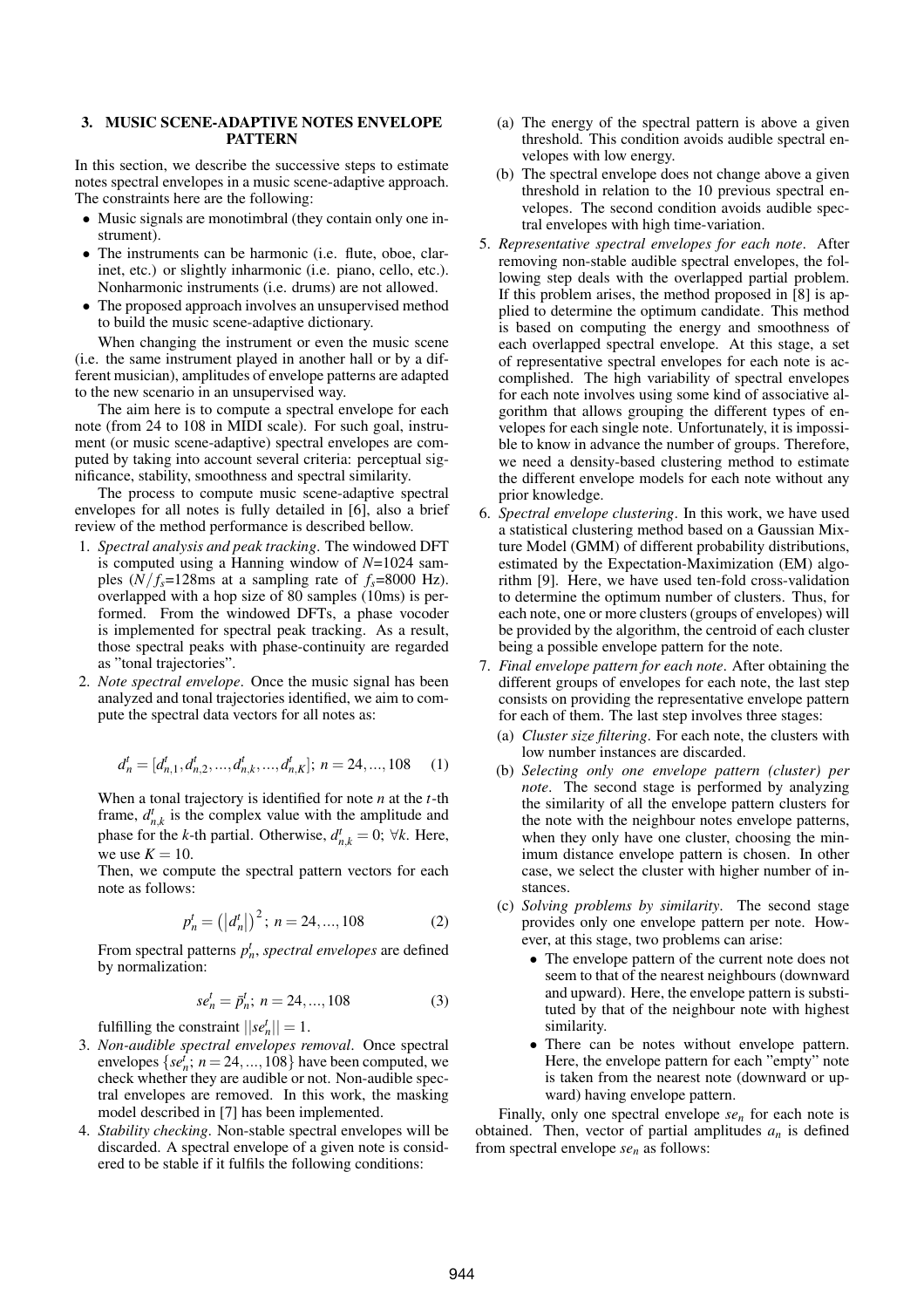$$
a_n = \sqrt{se_n}; n = 24, ..., 108
$$
 (4)

Vector  $a_n$  defines amplitudes for music scene-adaptive note envelope pattern.

#### 4. FRAME-LEVEL NOTE CLASSIFICATION **METHOD**

## 4.1 Spectral Features

The information needed for the transcription system is the following:

- The spectral data vectors  $d_n^t$  for each note are calculated as in eq. 1.
- The spectral patterns  $p_n^t$  for each note are calculated as in eq. 2.
- The energy for each note is computed as:

$$
e_n^t = \sum_{k=1}^K p_{n,k}^t
$$
 (5)

• The perceptual significance for each note, which is computed as:

$$
ps_n^t = 10 \cdot \log_{10} \prod_{k=1}^K \frac{p_{n,k}^t}{v_{n,k}^t}
$$
 (6)

where  $v_{n,k}^t$  is the Van de Par masking [7] for the current note partial and frame.

Then, the first step would be an approximation to the real transcription by using support vector machines, the explanation will be seen at the next section.

#### 4.2 SVM Estimation

The support vector machine (SVM) [9] is a supervised classification system that uses a hypothesis space of linear functions in a high-dimensional feature space in order to learn separating hyperplanes that are maximally distant form all training patterns.

Separated one-versus-all (OVA) SVM classifiers are trained on the energy for each of the 85 notes (from 24 to 108 in MIDI scale) using the scheme proposed in [10], which gave them good results.

Although the SVM is able to detect most of the active notes, too much noise notes are generated, most of them due to the overlapped partial problem. For this reason, we pursue a method to distribute the energy between the rational frequency relation notes shared partials. This method is explained in the next section.

#### 4.3 Anti-Interference Method

This method is the main contribution of this work. Basically, the method relies on analyzing the adjustment of the calculated note envelope to the corresponding spectral pattern, considering also the possible interferences with other notes in order to distribute the energy between them.

Thus, for each frame, we will consider the notes actives by the SVM classifier as possible candidates. These notes are sorted according to their perceptual significance, from the highest to the lowest one. Then, for each candidate, we will estimate its partials amplitude and phase by analyzing the similarity of the note spectral input data with the corresponding envelope pattern dictionary, composed by the envelope patterns of the candidates with rational frequency relation (overlapped partials) with the current candidate.

The main problem derived from interfering notes is to distribute correctly amplitudes of overlapped partials. These partials are interfered in both amplitude and phase. This complex sums can provoke constructive or destructive interferences in function of the relation between partial phases. In case of constructive interference, the resulting partial has more energy than the sum of energies of isolated partials. But in the destructive case, the resulting energy can become zero. We here propose a novel algorithm that takes partial phases into account in order to distribute overlapped partial energy along the notes with rational frequency relation.

Let us define  $d_n^t$  (equation 1) as the spectral input data for note *n* at frame *t*. SVM output informs us about the possible active notes at frame *t*. Using the envelopes estimated in section 3, we have designed a model to distribute spectral energy between active notes. For note *n* at frame *t*, its partial amplitudes and phases are generated by the following model,

$$
d_n^t = (D \circ e^{j\Phi}) \alpha_n^t \tag{7}
$$

where  $\circ$  is the Hadamard product, *D* is the dictionary defined from envelope patterns. Also matrix  $\Phi$  and vector  $\alpha_n^t$ are the phases and amplitudes for active notes at frame *t*. It is supposed that each active note has the envelope pattern estimated in section 3. In this way, only the amplitude that multiply to the normalized envelope pattern must be estimated for obtaining all partial amplitudes. Vector  $d_n^t$  has *K*-length (see eq. 1) where  $K$  is the considered number of partials. Matrixes  $D$  and  $\Phi$  have  $K$  rows and  $L$  columns,  $L$  being the number of active notes with harmonic relation with note *n*. Finally, vector  $\alpha_n^t$  has *L*-length.

In order to clarify equation (7), an illustrated example is introduced in Figure 2. Lets suppose that the active notes according to SVM output at a frame t are 36 and 48 (in MIDI scale), being note 36 the most significant from a perceptual point of view. Consequently, anti-interference method begins with note 36. The spectral input data  $d_{36}^{t}$  for partial amplitudes belonging to note 36 is shown in Figure 2 top plot (circles). Then, the next step consist in analyzing whether other actives notes have any rational frequency relation with the current one. In this way, notes 36 and 48 are octaves, so it exists a 2:1 relation between their partials, and the overlapped partial problem appears. Thus, when anti-interference method is dealing with note 36 and there is one overlapped note  $(L = 2)$ , the matrix *D* is organized as:

$$
D = \begin{pmatrix} a_{36,1} & 0 \\ a_{36,2} & a_{48,1} \\ a_{36,3} & 0 \\ a_{36,4} & a_{48,2} \\ a_{36,5} & 0 \\ a_{36,6} & a_{48,3} \\ a_{36,7} & 0 \\ a_{36,8} & a_{48,4} \\ a_{36,9} & 0 \end{pmatrix}
$$
 (8)

where  $a_{n,k}$  contains the partial amplitudes from the estimated envelope patterns of note n (see equation (4)). As can be seen, each row in matrix *D* represents the overlapped partials structure for the current note in relation with the over-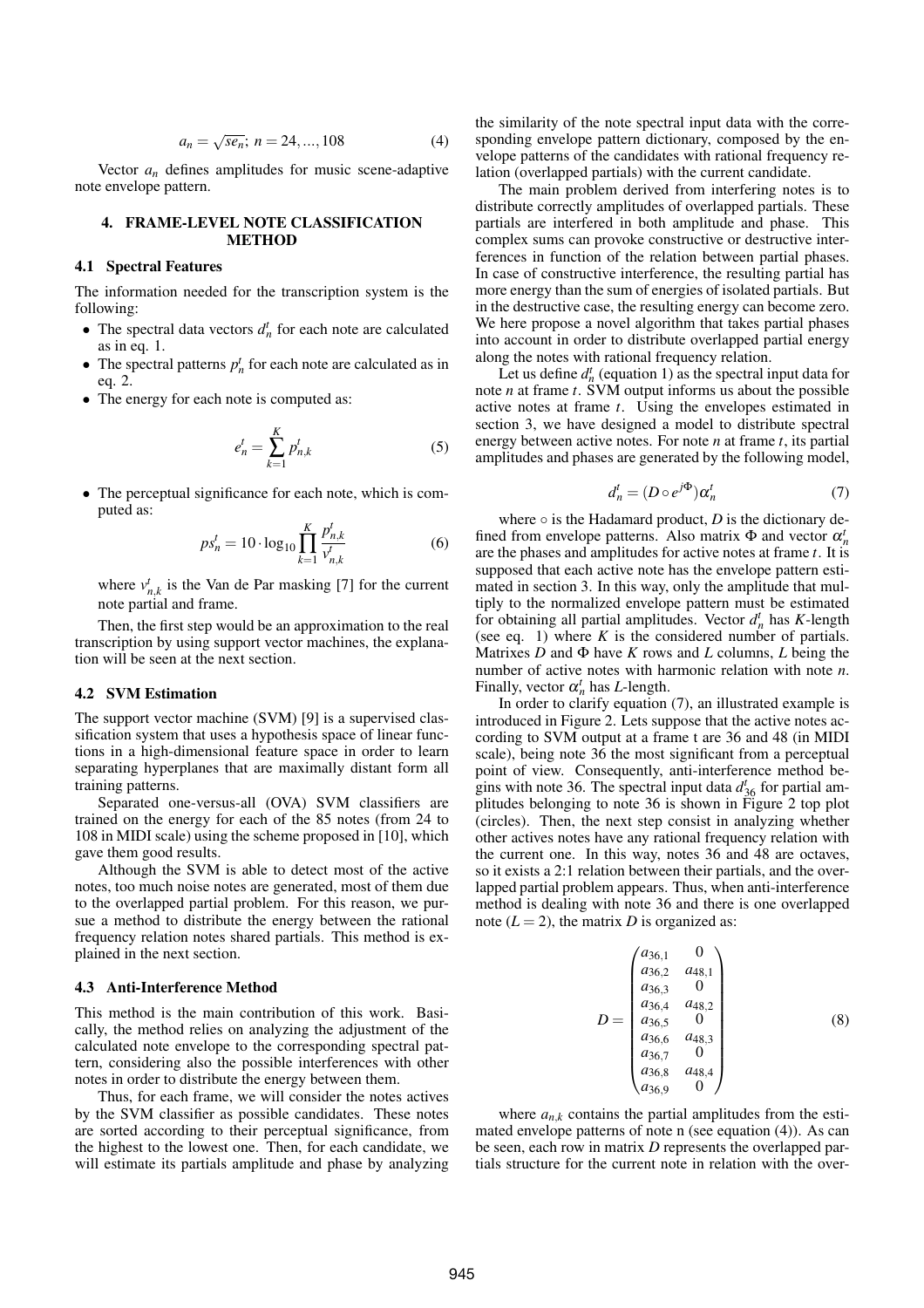

Figure 2: *Anti-interference method performance when the MIDInotes 36 and 48 are analysed. On the top plot, the MIDI-note 36 original amplitude partials and the envelope adjustment estimation could be seen. On the middle plot, the MIDI-note 48 shared partials amplitude after estimating the MIDI-note 36 and the MIDI-note 48 amplitude estimation is shown. Finally, on bottom plot the residual shared partials amplitude could be seen*

lapped active notes at this frame. The unknown values of our model are phase matrix  $\Phi$  and amplitude vector  $\alpha_n^t$ . Then, a minimization method over equation 7 is applied to obtain the unknown values. However, these values must be initialized in order to avoid too much iterations of the minimization problem. Phase matrix has exactly the same organization as the dictionary *D*. In our implementation, each row of the phase matrix is initialized to the same value, that is, the phase of the corresponding partial for the spectral data  $d<sub>n</sub><sup>t</sup>$ . The amplitude vector,  $\alpha_n^t$ , is initialized to the correlation between spectral data and the dictionary as we can see in eq. 9.

$$
\alpha_n^t = \left(d_n^t\right)^* \cdot D \tag{9}
$$

The minimization is performed by the Nelder-Mead simplex (direct search) method. Once the method has estimated phase matrix and amplitude vector, the complex values for note *n* can be obtained as

$$
cv_{n,k}^t = \alpha_{n,1}^t (a_{n,k} \circ e^{j\Phi_{1,k}})
$$
 (10)

where  $cv_{n,k}^t$  is the complex value for the *k* partial at note *n* and frame *t*,  $\alpha_{n,1}^t$  and  $e^{j\Phi_{1,k}}$  are the estimated envelope amplitude and phases, and  $a_{n,k}$  is the dictionary note spectral envelope amplitudes. In Figure 2 top plot (in crosses), the amplitudes of the complex values for note 36 are depicted. Finally, once we have estimated the amplitudes and phases for the current MIDI note, we subtract the estimated complex amplitudes from the spectral input. The resulting partials are shown in Figure 2 middle plot (in circles).

This process is repeated over all active notes (according to SVM output). It must be noted that at each iteration of our model a estimation of the energy for the considered note *n* at frame *t* can be obtained. Estimated amplitudes for note 48 are depicted in Figure 2 middle plot (in crosses). The residual amplitudes (the error of the model) are shown in Figure 2 middle plot (in circles). Finally, the estimated energy for each active note at frame *t* is obtained. We need also to take temporal information into account. For this reason, we considered a Hidden Markov Model that will be explained in the next section.

| Algorithm             | Acc    | $E_{tot}$ | $E_{subs}$ | $E_{miss}$ | $E_{fa}$ |
|-----------------------|--------|-----------|------------|------------|----------|
| <b>SVM Estimation</b> | 37.28% | 131.39%   | 15.84%     | 1.78%      | 113.87%  |
| $SVM+AIM$             | 46.30% | 61.40%    | 14.61%     | 21.02%     | 25.77%   |
| SVM+AIM+HMM           | 49.62% | 53.42%    | 13.32%     | 21.51%     | 18.59%   |
| Poliner and Ellis     | 67.7%  | $34.2\%$  | $5.3\%$    | 12.1%      | 16.8%    |
| Ryynänen and Klapuri  | 46.6%  | 52.3%     | 15.0%      | 26.2%      | 11.1%    |
| Marolt                | 36.9%  | 65.7%     | 19.3%      | 30.9%      | 15.4%    |

Table 1: *Frame-level transcription results on recorded piano test set. Comparison between our system and more recent state of the art transcription systems is performed with the results presented in [10].*

## 4.4 HMM Processing Stage

In order to include the inherent temporal information associated to the music, a two states (on/off) HMM model is used for each note. The idea is not to deal with polyphony but also to introduce an inertia factor to avoid undesirable activations of notes without continuity. Therefore, if the model state at time t is given by  $q_t$ , and the classifier output label is  $c_t$ , then we also need to find the most likely Viterbi state sequence which maximize,

$$
\prod_t p(c_t|q_t)p(q_{t-1})\tag{11}
$$

where  $p(q_t|q_{t-1})$  is the transition matrix, which as same as the state priors, is estimated from training data by analyzing the ground-truth transcriptions.

To estimate  $p(c_t|q_t)$  we will apply the same method that in [10]. That is, we will assume the probability gave by the final energy estimation to be similar to the real state dynamics. Hence, if the acoustic data at each time is  $x_t$ , we may regard our active notes energy as giving us estimates of:

$$
p(q_t|x_t) \propto p(x_t|q_t)p(q_t) \tag{12}
$$

that is, the state dynamics of each HMM.

Finally, by dividing each estimated state dynamics by the prior of the corresponding note, we get scaled likelihoods that can be employed directly in the Viterbi search for the solution of equation 11.

#### 5. RESULTS

Our database is composed of several monoaural live piano recording WAV files with a sampling rate of 8000 kHz and their corresponding MIDI files, that have been provided by [10] at http://labrosa.ee.columbia.edu/projects/piano. Within the database, we have 19 MIDI excerpts for training, and 10 for test, with 1 minute duration each one. This database is introduced here because comparison between more recent state of the art transcription systems is performed with this one in  $[10]$ .

We have used the same metrics of accuracy and error score described in [10] to evaluate the performance of our note-detection approach.

As displayed in table 1, our results are better than the systems proposed by Ryyanen  $[11]$  and Marolt  $[12]$ , but still far from the best performance system [10]. Also, we can see the improvement made by the anti-interference method and with the addition of temporal information.

The most important characteristic of our system is that it is not adjusted to a single instrument in a concrete scene, due to the adaptive envelope estimation. Thus, in order to check the robustness of the proposed method, the test database in